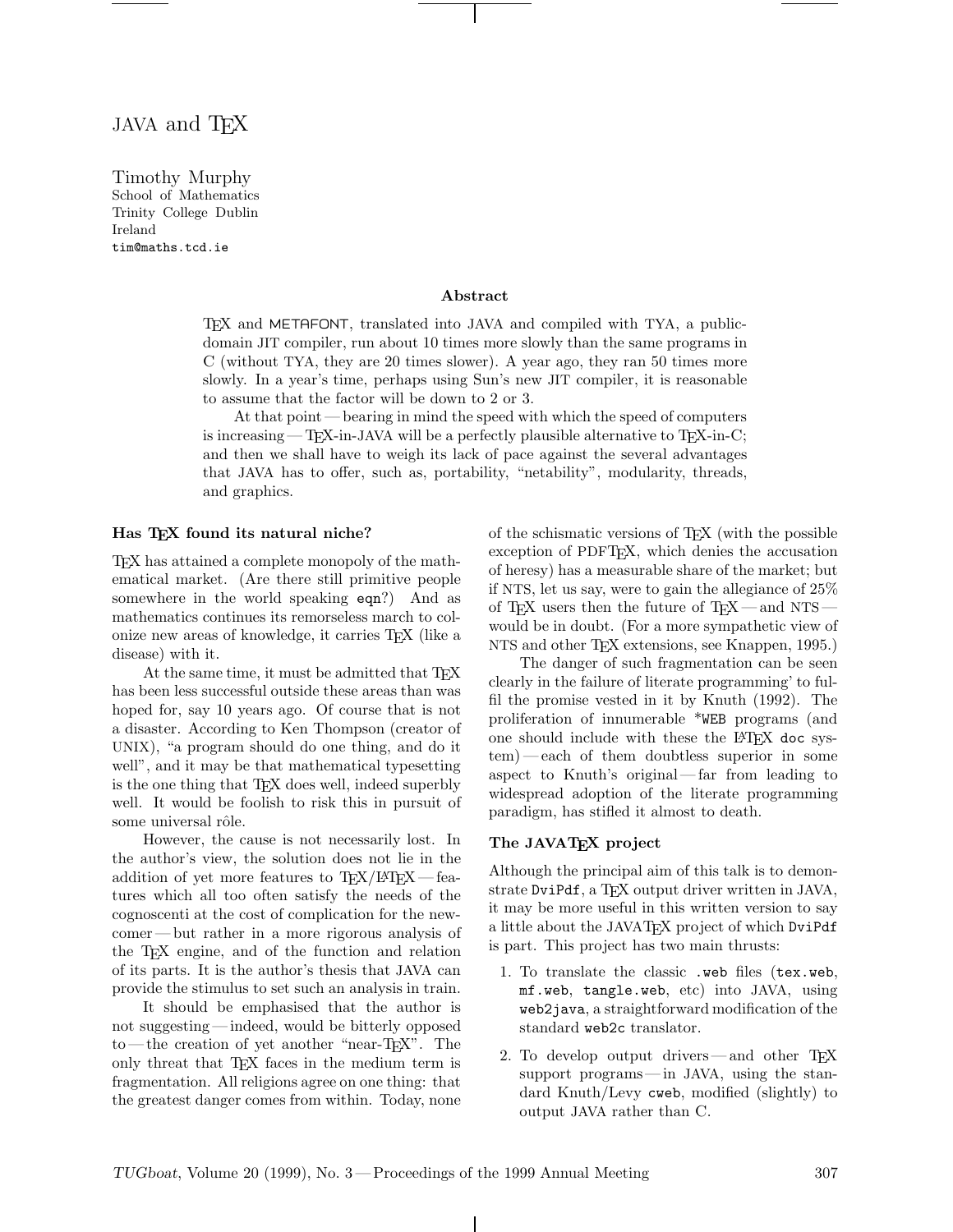Why Java? JAVA has several advantages over C as a medium for TEX software.

- Portability: In principle, a JAVA application— expressed as a number of communicating JAVA classes— should work unchanged on all platforms supporting JAVA, which means, in effect, under every OS.
- Netability: JAVA was designed with the Internet in mind, and its adoption should allow T<sub>EX</sub> to be integrated more easily into the Web.
- Modularity: JAVA is object-oriented, allowing classes to be shared by different programs, so that, for example, all drivers can share the same font manager and file server, and use the same DVI reader, And one can define an abstract generic driver, minimizing the size of actual drivers.

More speculatively, although T<sub>E</sub>X and META-FONT are large monolithic programs, they are actually written in a modular style — almost as though Knuth had JAVA in mind! — and it should be relatively simple to "hive off" font routines, for example, as a separate TeXFont class, without modifying the essential code in any way. Breaking up  $TFX$  (or METAFONT) in this way into a number of co-operating classes might mean that variations such as PDFT<sub>EX</sub> and METAPOST could be implemented as relatively small extensions of one or more of these classes.

- Graphics: The standard graphical interface built into JAVA — but interpreted in the style of the platform in use — should mean that the same T<sub>F</sub>X viewer can function under UNIX, MS-DOS and Mac. And this interface would also offer a graphical alternative to the perhaps old-fashioned text-based interface traditional to TEX.
- Threads: There are some advantages in running the different parts of a program as separate threads. For example, a font server can "sleep" until a font is requested; in an integrated system it may serve more than one program or even more than one user. By running TFX and friends as "threads", last-minute changes (as, for example, changing the sizes of arrays) can be implemented before the thread starts, and a program can pause while some intermediate task is performed, before resuming where it left off.

But JAVA is so slo ... ow? But that is part of its charm!



Figure 1: Anatomy of a driver

What is this world if, full of care We have no time to stand and stare.

William Henry Davies (1870–1940)

At least things are getting better — three years ago, JAVA was 50 times as slow as C. Today, it is only five times as slow (with JIT compiler). Hopefully, this ratio will slowly approach a limiting value between two and three.

Sadly, Sun's long-awaited HotSpot compiler now available (free of charge) on several platforms (Sun Microsystems, 1999)— failed signally to fulfil its promise that it would make JAVA applications run as fast as those in C++. It turns out to be little better than other JIT compilers.

## A TEX output driver

Although we have chosen to illustrate our talk with DVIPDF— translating DVI input into PDF output — most of the code is common to all our T<sub>EX</sub> output drivers. The program is divided into seven parts (Figure 1):

- The DviReader: This reads the DVI document, and translates the DVI commands into 'messages', as specified by
- The DVI interface: This provides a "cordon sanitaire" between the DviReader and the driver proper.
- The DviDevice: All output drivers share a great deal of functionality. For example, all treat fonts in much the same way. JAVA allows us to define a generic, or *abstract*, driver— DviDevice— containing this shared code. This abstract driver implements DVI; that is to say, it provides methods responding to the messages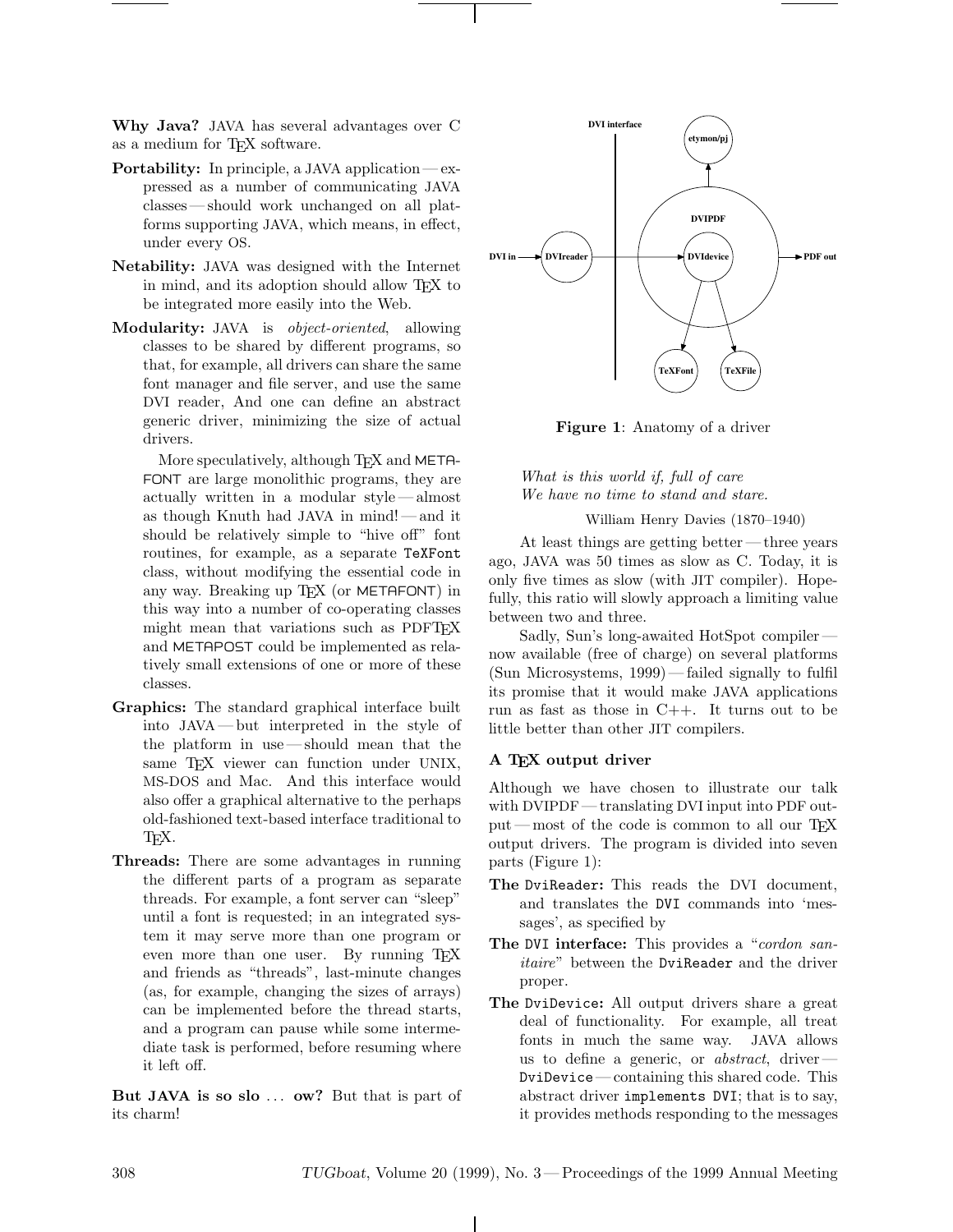sent by the DviReader, as specified by the DVI interface.

- The DviPdf driver: Several of the methods provided by the generic driver DviDevice are empty; it is left to each concrete driver— such as DviPdf— which "extends DviDevice" to provide proper methods in these cases.
- TeXFont: From TEX's point of view, all fonts look much the same. We express this by defining an abstract TeXFont class. Each font type — .pk fonts, Type 1 or Type 3 PostScript fonts, .tfm font descriptors, virtual fonts,  $etc$  — extends this class by adding its own particularities.
- TeXFile: This is our "file manager", a highly simplified analogue of kpathsea. In effect, it uses JAVA's Hashtable class to construct a database of the TEXMF tree (or trees).<sup>1</sup>
- The PDF classes: PDF— Adobe's anointed successor to PostScript— is object oriented, and thus particularly well-suited to JAVA.

Fortunately, there is an excellent library of JAVA classes— the pj library from Etymon Systems (1999), freely available with source for reading and writing PDF files. Each kind of PDF object— font, page, etc — is represented by a pj class, with methods appropriate to that object.

In effect, the job of DVIPDF is simply to build up a PDF object; it can then be left to the pj classes to present that object to the world.

The DVI interface. The JAVA *interface* provides an exemplary tool for dissecting an application (i.e. a program) into independent parts which communicate according to the strict protocol laid down in the interface definition.

The DVI interface specifies 15 kinds of "messages". Any driver that implements DVI must provide 15 methods for responding to these messages. Since the definition of the interface is short and sweet, we give it in its entirety:

public interface DVI {

```
void moveRight( int dh );
void moveDown( int dv );
void moveTo( int h, int v );
```
void defineFont( int f, int checkSum,

```
int scaledSize, int designSize,
  String area, String name );
boolean setFont( int f );
int setChar( int c );
void putChar( int c );
void setRule( int wd, int ht );
void putRule( int wd, int ht );
void special( String message );
void bop( int count[] );
void eop();
void preamble( int numerator,
  int denominator, int mag,
  String comment );
void postamble( int tallestPage,
  int widestPage, int maxStackDepth,
  int noOfPages );
DataInputStream dviStream( int c );
```
All these methods (except the last) will be more or less self-explanatory to those familiar with the DVI format.

}

The first two "motion methods", moveRight() and moveDown(), describe relative motion, while the third, moveTo(), is absolute.

We note that while communication is primarily from the DviReader towards the "front end" of the driver, information can be passed back through the return value of the function or method. Thus setChar() returns the width of the character (which is all the DviReader needs to know about it), while setFont() returns true or false according as the font is virtual or real.

The last method, dviStream(), is the only one which is not immediately suggested by the DVI format. It is required to implement virtual fonts. A virtual character— that is, a character in a virtual font— consists of a fragment of DVI code, which must be integrated into the DVI document proper. In effect the input stream must be temporarily diverted to the sequence of DVI commands constituting that character.

The DviReader knows if the current font is virtual, from the return value of the last setFont(). If that is so then every character encountered until the next setFont() is virtual. After reading such a character, say character number  $c$ , the DviReader sends the dviStream(c) message to the device, which consults the appropriate font and points the reader to the new stream. (We use here the nice property of JAVA, that it can treat information in a file, and in a string, on the same footing.)

<sup>&</sup>lt;sup>1</sup> Am I alone in finding kpathsea excessively complex? The bureaucracy of TDS (the TEX Directory Structure) seems to me entirely misplaced. Surely the computer was designed precisely to relieve us of such tedious (pun intended) tasks? Does it really matter if .tfms and .pks and .stys find themselves in the same bed?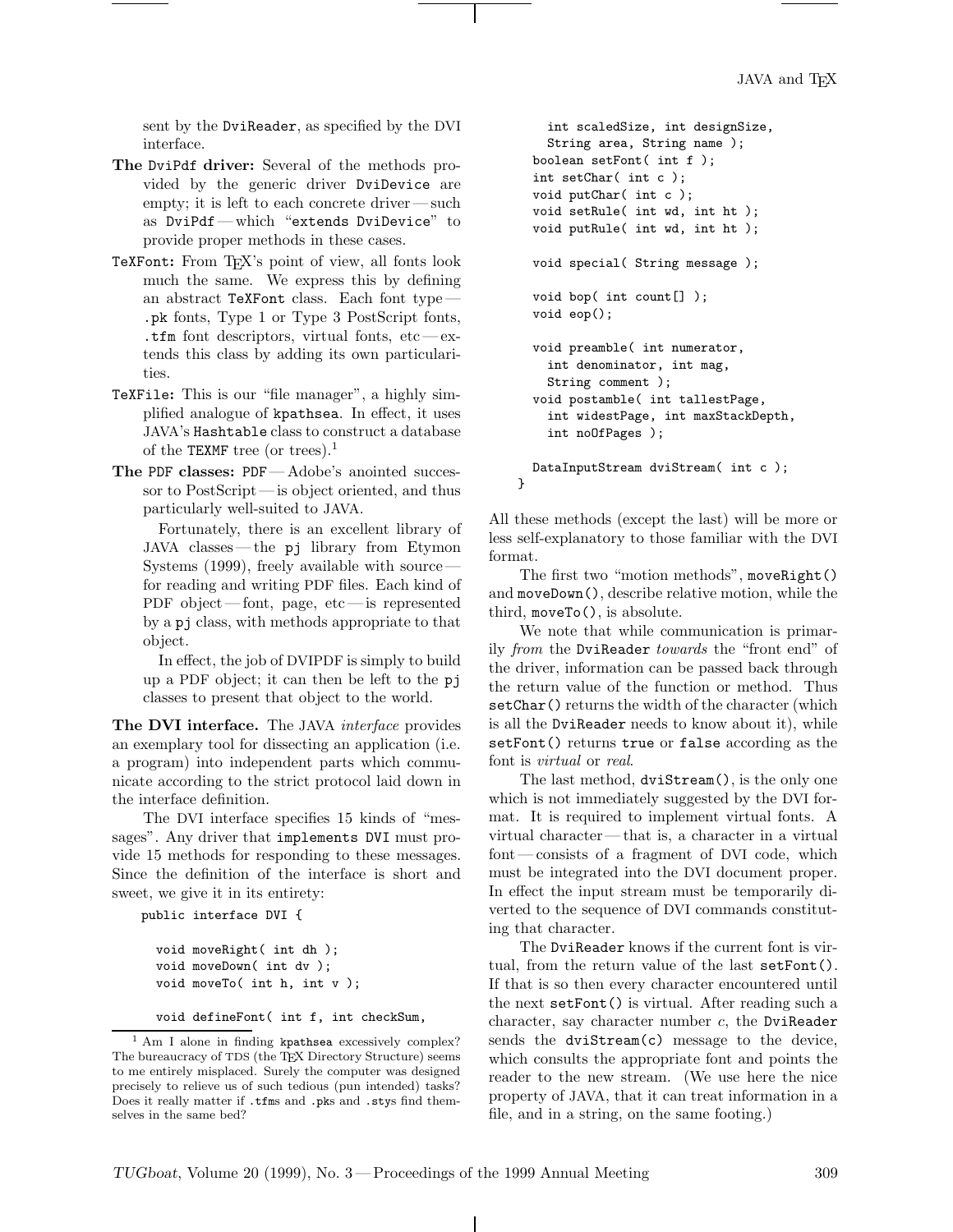Virtual fonts and superfonts. A virtual font contains a number of local fonts. These are normally real fonts, but in principle they could themselves be virtual fonts.

This recursive potential of virtual fonts does not seem to have been exploited. It means in effect that the fonts in a TEX document form a tree, the leaves of which are real fonts, while the internal nodes are virtual fonts.

It is a natural step to connect the set of fonts by introducing a superFont, of which the toplevel fonts— those actually named in the DVI document— are local fonts.

Recall that a virtual character is a fragment of DVI code. This suggests that we might regard the DVI document itself as a character— let us say character 0— in the superFont.

It is amusing to take this conceit a little further. Different DVI documents could be characters 1, 2, 3, ... , in the same superfont. Moreover, the superfont could itself be a local font in a super-superfont, which could itself  $\dots$ . A whole library of TFX documents might be organised in this way.

## Tools

It is an essential feature of the JAVATEX project that all code in the package is written in Knuth/Levy cweb format, slightly modified (as described below) to output JAVA rather than C.

Thus the DviPdf driver is encoded in the files DVI.w, DviDevice.w, TeXFile.w, TeXFont.w, etc. (By convention, cweb source files carry the extension .w, to distinguish them from the classic Pascalbased WEB files, which carry the extension .web.)

As mentioned earlier, the JAVATEX project also encompasses the translation of Knuth's classic WEB programs into JAVA, using web2java, a development—in some ways, a simplification—of web2c, the core program in the UNIXT<sub>F</sub>X implementation of TEX and its relations.

As an exercise, we base our DviReader on dvitype.web, which Knuth provided as a model for drivers. Thus DviReader is defined by a change file DviReader.ch to dvitype.web. The resulting PASCAL file DviReader.p is then translated into DviReader.java by web2java.

We end this note with a necessarily brief description of these basic JAVATEX tools.

Cweb for JAVA. Knuth's original web format was tied to Pascal. Later Knuth and Levy developed cweb to provide output in C. Since JAVA is a dialect of C, cweb only requires minor modifications to output JAVA. These are contained in the

change files ctang-java.ch, cweav-java.ch and comm-java.ch. If ctangle and cweave are compiled with these change files (as, for example, by modifying the cweb Makefile by changing the line TCHANGES= to TCHANGES=ctang-java.ch, and similarly for WCHANGES and CCHANGES). then the +j switch<sup>2</sup> can be used to output JAVA:

% ctangle +j DVI.w

produces the file DVI.java, which can then be compiled in the usual way

% javac DVI.java

On the other hand, the documentation is produced by

% cweave +j DVI.w

creating the L<sup>A</sup>TEX file DVI.tex, which can then be processed in the usual way

% latex DVI % xdvi DVI % dvips DVI

Ctangle. In passing from web to cweb, Knuth and Levy dispensed with the macro feature @d, on the grounds that its functionality was more than adequately provided by C's #define.

However, JAVA in turn has dispensed with #define, so it seemed useful to transplant back this lost feature from tangle to ctangle. Fortunately, this turned out to be relatively simple since the amputation had been crude and the stumps remained. This allows us, for example, to say in DVI.w (and elsewhere)

@d DviUnit == int

and then

void moveRight( DviUnit dh );

This clarifies the code and also makes it simpler to change the type of DviUnit if that should prove desirable.

Cweave. The changes to cweave, although more trivial, proved surprisingly tricky. The problem is that cweave (like weave) is based on a table of "productions" — a kind of pseudo-syntax which allows scraps of code to be "reduced". It turned out that JAVA required some five new production rules to add to the 100 or so rules for  $C \ldots$ 

Web2java. Web2java— like web2c— is a post-processor to tangle. To create foo.java from foo.web and foo.ch one first runs tangle:

tangle foo.web foo.ch

 $2$  The use of  $+$  rather than  $-$  as a prefix for switches is a feature of cweb.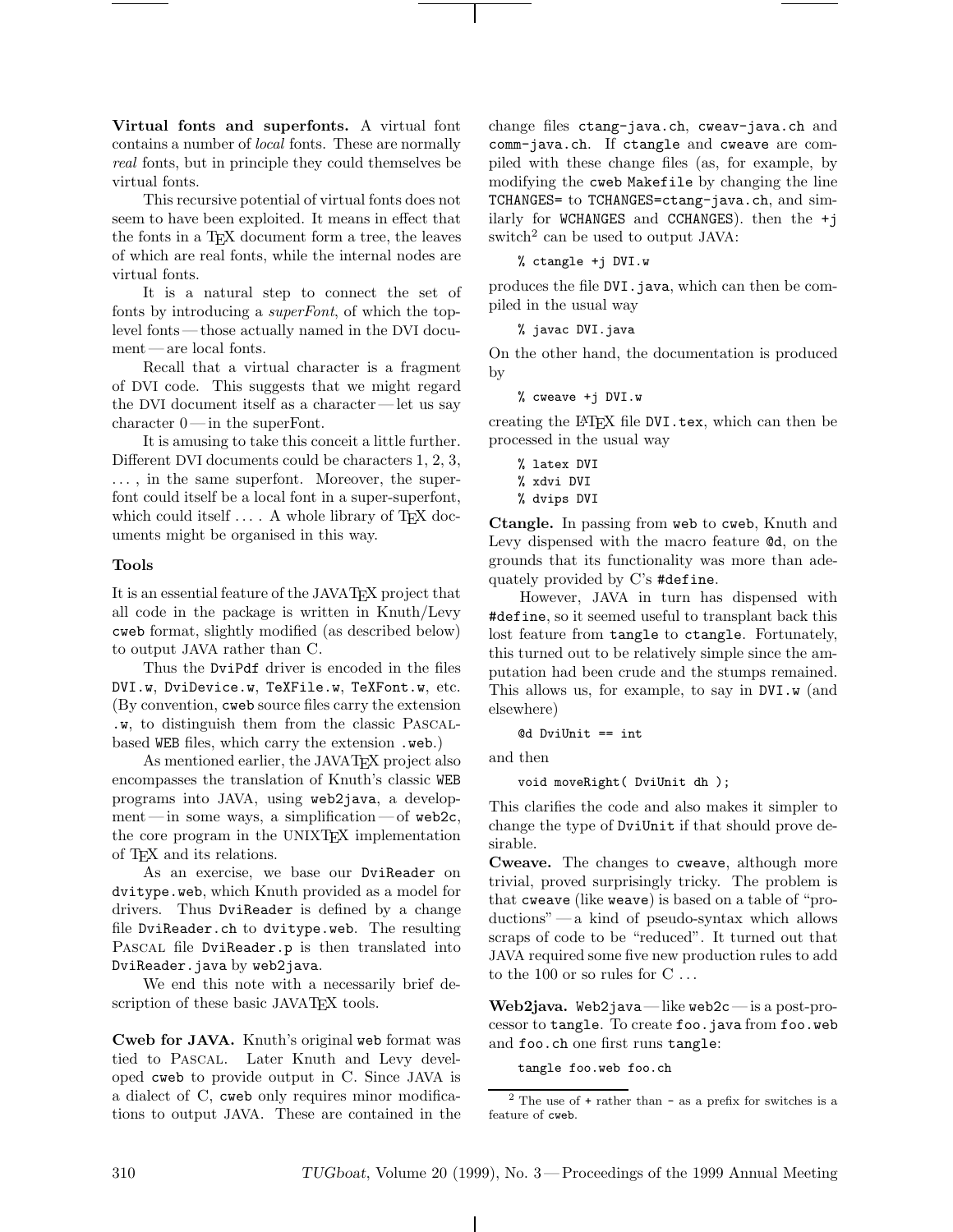This creates the Pascal (or pseudo-Pascal) file tangle.p (or tangle.pas on some systems).<sup>3</sup> Class files are machine-independent— provided "native methods" are eschewed, and care taken to avoid such OS-specific idioms as '\n' for end-of-line, rather than JAVA's 'line.separator'— so tangle.class from the JAVATEX distribution should run on any system. Note that this file, like all JAVATEX programs, is defined to be in the javaTeX package, and so must be placed in a subdirectory called javaTeX relative to the CLASSPATH. Note too that JAVA refers to this class as javaTeX.tangle, rather than javaTeX/tangle, as one might expect.

This file is then passed through web2java to create foo.java:

> ${\tt foo.web+foo.ch} \xrightarrow{{\tt tangle}} {\tt foo.p}$ <u>web2java</u><br>
> → foo.java.

Actually, this is a slight oversimplification. The file common.defines is prepended to foo.p before passing through web2java:

common.defines+ foo.p web2java −−−−−−−→ foo.java.

All this is completely analagous to web2c, except that we are able to dispense with the post-processor fixwrites, for JAVA I/O contains nothing as exotic as C's printf.

The filter web2java is created by the programs flex and bison (or lex and yacc) from the files web2java.l and web2java.y. This is completely analagous to web2c. The lex/flex file web2java.l is the same as web2c.l, with the addition of a small number of new tokens: new, try, catch, throw, throws, etc. The syntax description in web2java.y has rather more changes, compared with web2c.y.

On the plus side, since JAVA has no pointers all the pointer-related material has been deleted. There is no attempt to determine if a function argument is "formal var" or not; and no need, therefore, to re-name functions with such arguments.

On the other hand, the introduction of class and object tokens necessarily adds to the number of rules in web2java.y. Thus variables and functions can be preceded by a CLASSIFIER, consisting of a (possibly empty) sequence of class\_id\_toks and object\_id\_toks followed by periods ('.'s). For those familiar with web2c, a short excerpt from web2java.y should give the idea:

CLASSIFIER:

/\* empty \*/

```
| CLASSIFIER class_id_tok '.'
  {
    my_output(last_id);
    my_output(".");
  }
| CLASSIFIER SIMPLE_OBJECT '.'
  {
    my_output(".");
  }
;
SIMPLE_OBJECT:
  object_id_tok
    {
      my_output (last_id);
    }
  VAR_DESIG_LIST
| object_id_tok
  {
    my_output (last_id);
  }
;
```
But for the most part translating WEB to JAVA is, if anything, simpler than WEB to C. One apparent difficulty is the lack of a pre-processor in JAVA, since web2c leaves a good deal of work to cpp. This means that more must be done in the change file, which is probably A Good Thing. The three main issues which arise are:

- the absence of gotos in JAVA
- the lack of typedefs in JAVA
- input/output

These are discussed briefly in the following three subsections.

Removing gotos. Java has no goto; in compensation, it allows break and continue statements to carry a *label*, as in break lab21 or continue lab3, for example. The corresponding labels must appear at the beginning of the loop in question. (A break label can also be attached to a switch statement, but we make no use of that.) If a break or continue statement has no label, it is understood to refer to the smallest loop (or switch) enclosing the statement. Thus, labelling is only required in the case of nested loops or switches.

Fortunately, Knuth has followed a strict protocol in the classic WEB files. Raw gotos (as in goto 40) very rarely appear. In almost all cases a label is used, as in goto found, where found has earlier been defined as

### @d found=40

In effect, the gotos are divided into a small number of cases, according to their function. By far the most frequent of these cases are: goto break to break out

<sup>&</sup>lt;sup>3</sup> If you like driving in the slow lane, you could run the JAVA tangle instead: java javaTeX.tangle foo.web foo.ch.